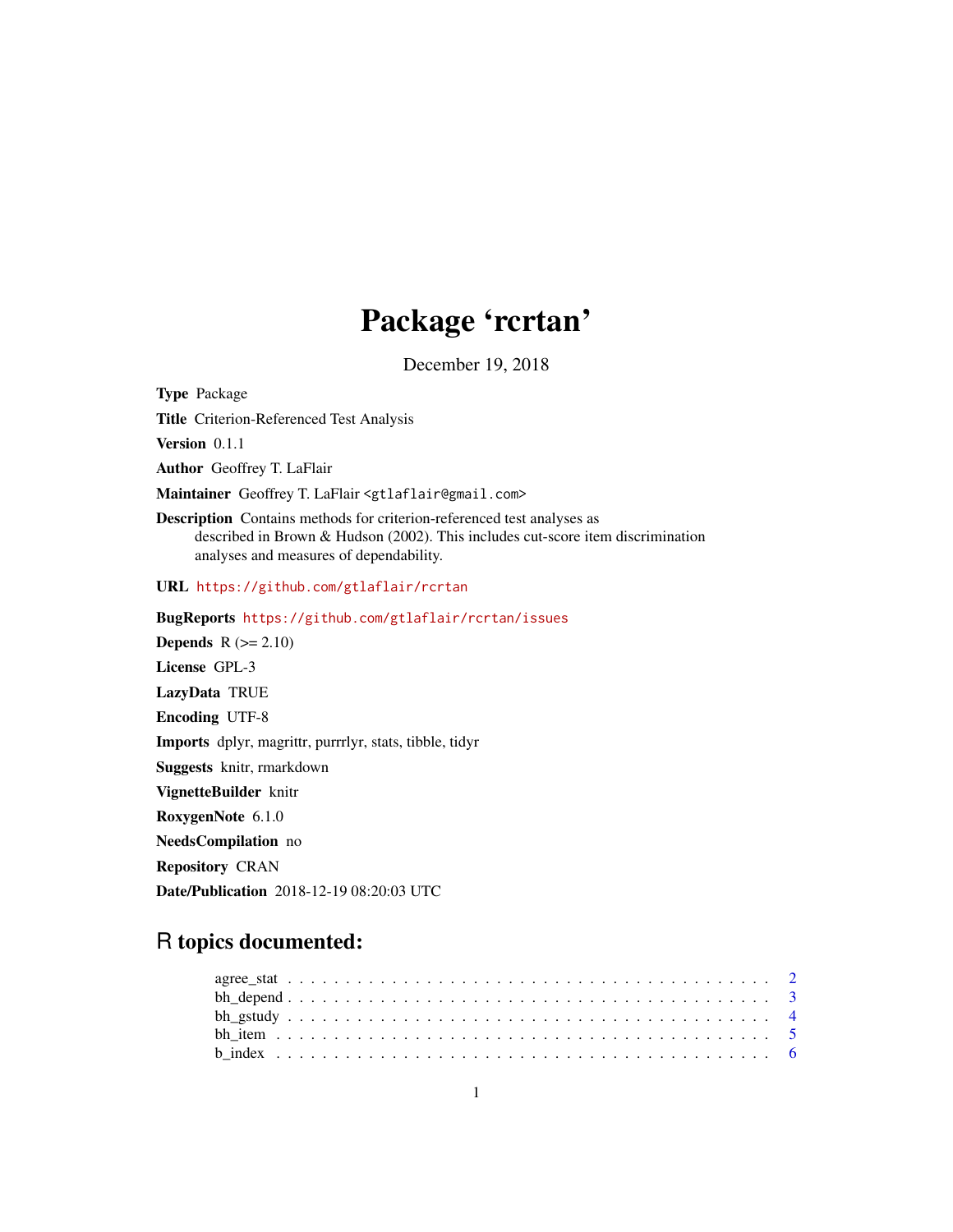#### <span id="page-1-0"></span>2 agree\_stat

agree\_stat *Calculate Agreement statistic*

#### Description

Calculate Agreement statistic

#### Usage

agree\_stat(data, items, cut\_score, scale = "raw")

#### Arguments

| data      | A data frame of dichotomously scored test times                                     |
|-----------|-------------------------------------------------------------------------------------|
| items     | Raw column indices representing the test items                                      |
| cut_score | A raw or percentage cut-score                                                       |
| scale     | A character vector indicating whether the cut-score is 'raw' (default) or 'percent' |

#### Value

Agree Agreement statistic values for items on the test

```
agree_stat(bh_depend, 2:31, 21, scale = 'raw')
```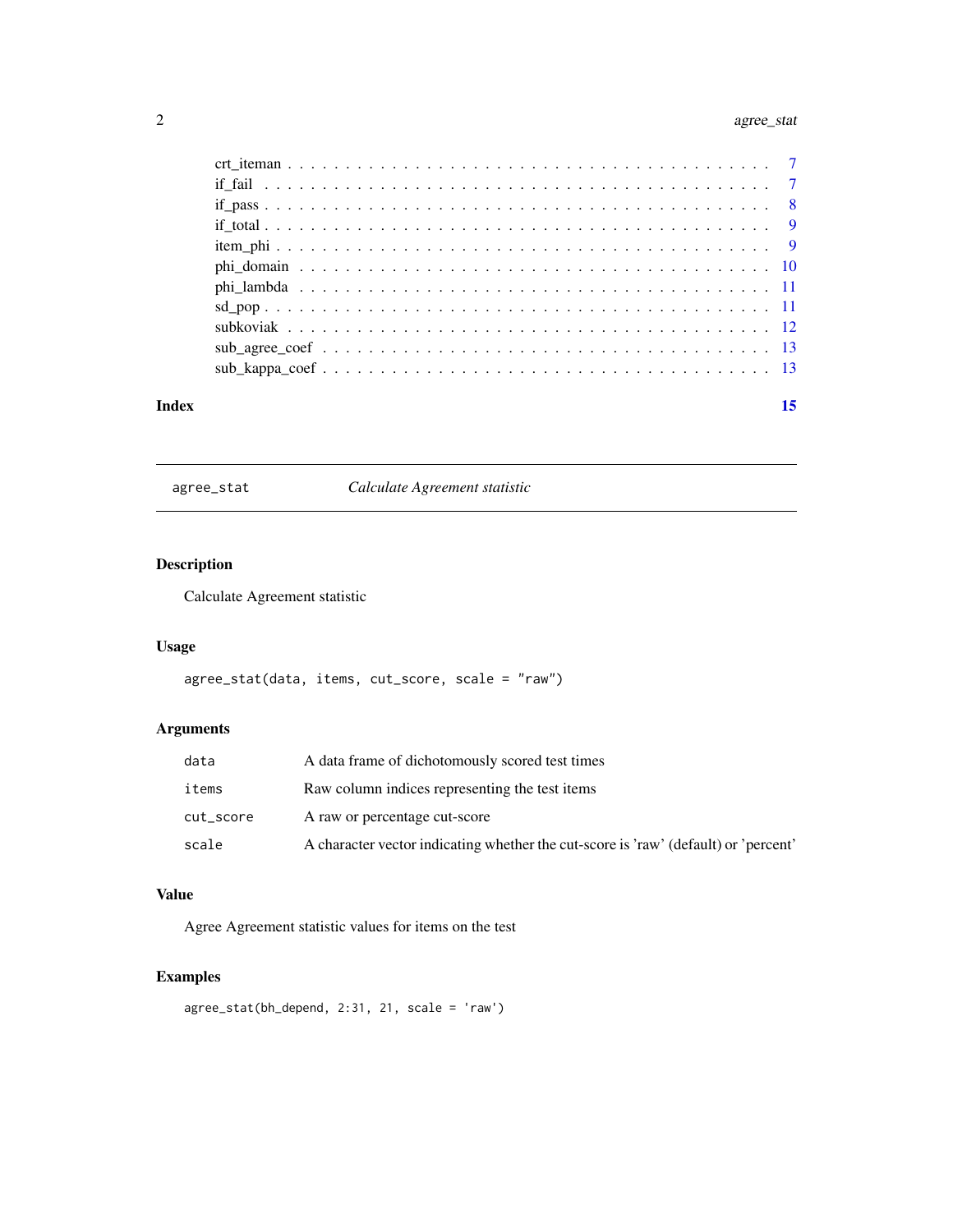<span id="page-2-0"></span>

A data set containing the 45 scored responses to 30 items on a test of Listening (1-10), Reading (11-20), and Grammar (20-30)

#### Usage

data(bh\_depend)

#### Format

A data frame with 45 rows and 30 variables

- ID. ID numbers.
- L\_1. Listening question 1.
- L\_2. Listening question 2.
- L\_3. Listening question 3.
- L\_4. Listening question 4.
- L\_5. Listening question 5.
- L\_6. Listening question 6.
- L\_7. Listening question 7.
- L\_8. Listening question 8.
- L\_9. Listening question 9.
- L\_10. Listening question 10.
- R\_1. Reading question 1.
- R\_2. Reading question 2.
- R\_3. Reading question 3.
- R\_4. Reading question 4.
- R\_5. Reading question 5.
- R\_6. Reading question 6.
- R\_7. Reading question 7.
- R\_8. Reading question 8.
- R\_9. Reading question 9.
- R\_10. Reading question 10.
- G\_1. Grammar question 1.
- G\_2. Grammar question 2.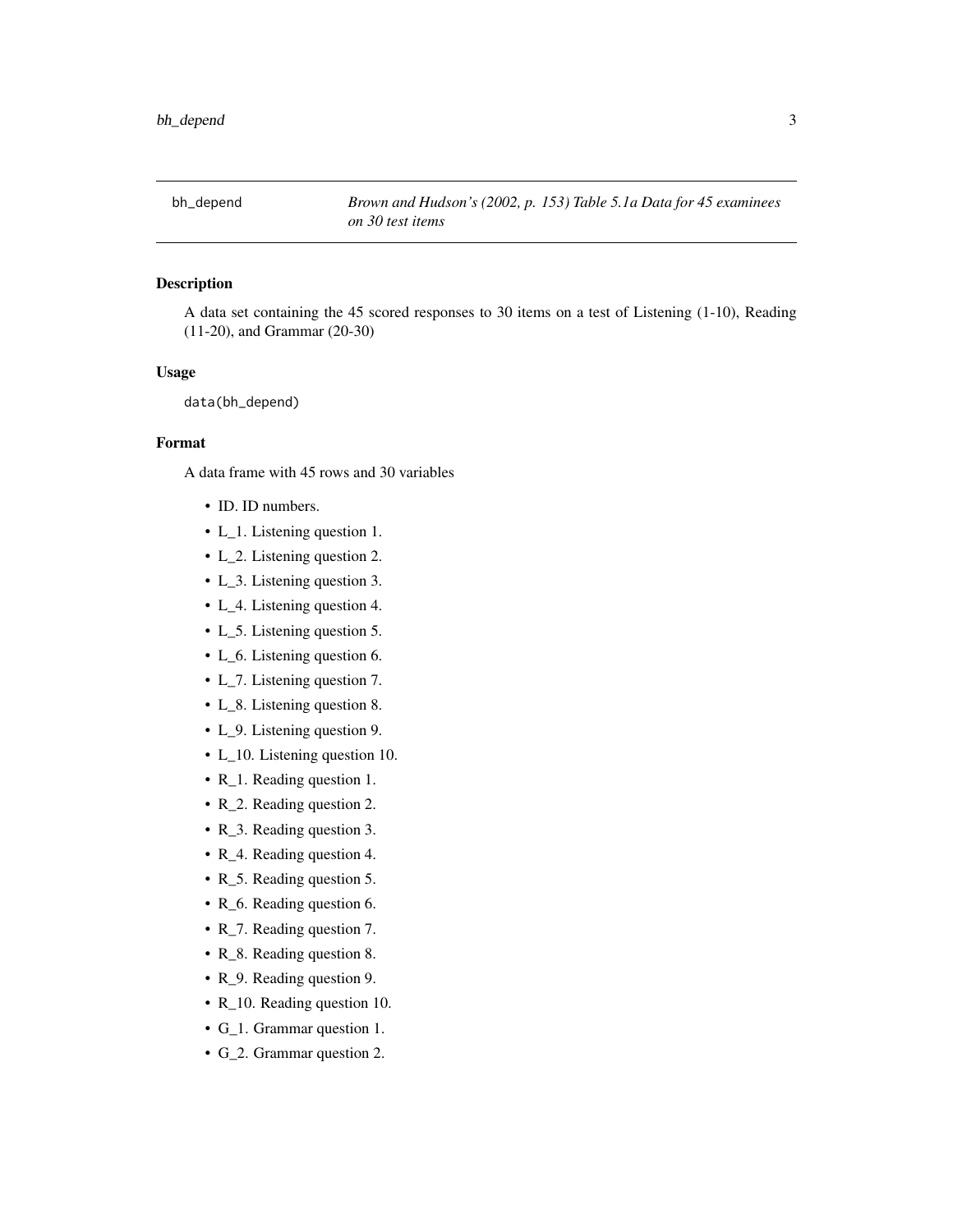- <span id="page-3-0"></span>• G\_3. Grammar question 3.
- G\_4. Grammar question 4.
- G\_5. Grammar question 5.
- G\_6. Grammar question 6.
- G\_7. Grammar question 7.
- G\_8. Grammar question 8.
- G\_9. Grammar question 9.
- G\_10. Grammar question 10.

#### Source

Brown and Hudson (2002)

| bh_gstudy | Brown and Hudson's (2002, p. 177) Table 5.8 Data for 30 examinees |
|-----------|-------------------------------------------------------------------|
|           | on 30 test items with an ID column and a total score column.      |

#### Description

A data set containing the 30 scored responses to 30 items on a test

#### Usage

data(bh\_gstudy)

#### Format

A data frame with 30 rows and 32 variables

- ID. ID numbers.
- I1. Item 1
- I2. Item 2
- I3. Item 3
- I4. Item 4
- I5. Item 5
- I6. Item 6
- I7. Item 7
- I8. Item 8
- I9. Item 9
- I10. Item 10
- I11. Item 11
- I12. Item 12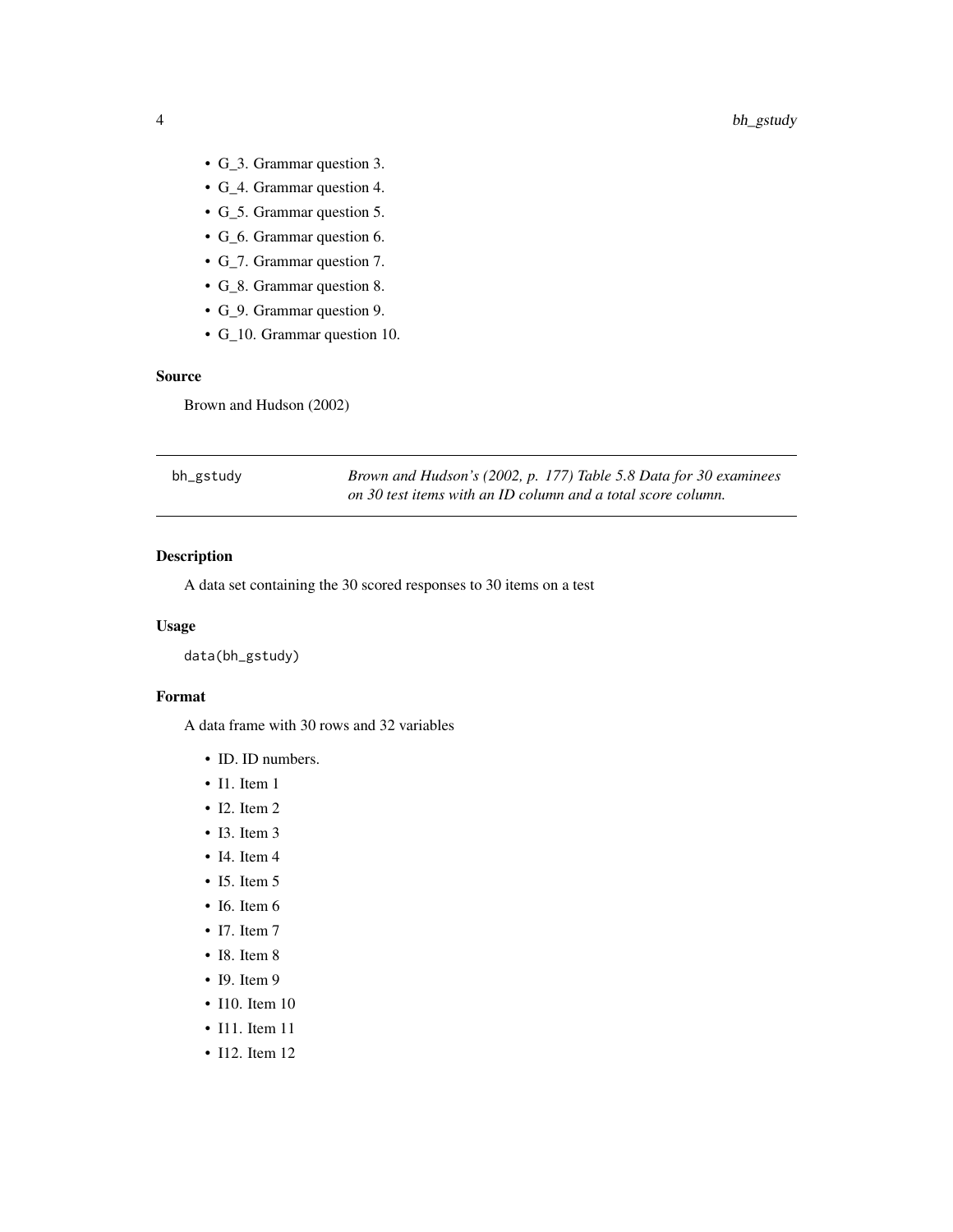#### <span id="page-4-0"></span>bh\_item 5

- I13. Item 13
- I14. Item 14
- I15. Item 15
- I16. Item 16
- I17. Item 17
- I18. Item 18
- I19. Item 19
- I20. Item 20
- I21. Item 21
- I22. Item 22
- I23. Item 23
- I24. Item 24
- I25. Item 25
- I26. Item 26
- I27. Item 27
- I28. Item 28
- I29. Item 29
- I30. Item 30
- SCORE. Total score

#### Source

Brown and Hudson (2002)

bh\_item *Brown and Hudson's (2002, p. 124) Table 4.8 Item analysis data (first 10 items only)*

#### Description

A data set containing the scored responses to first 10 items of a test and the total scores for 15 people

#### Usage

data(bh\_item)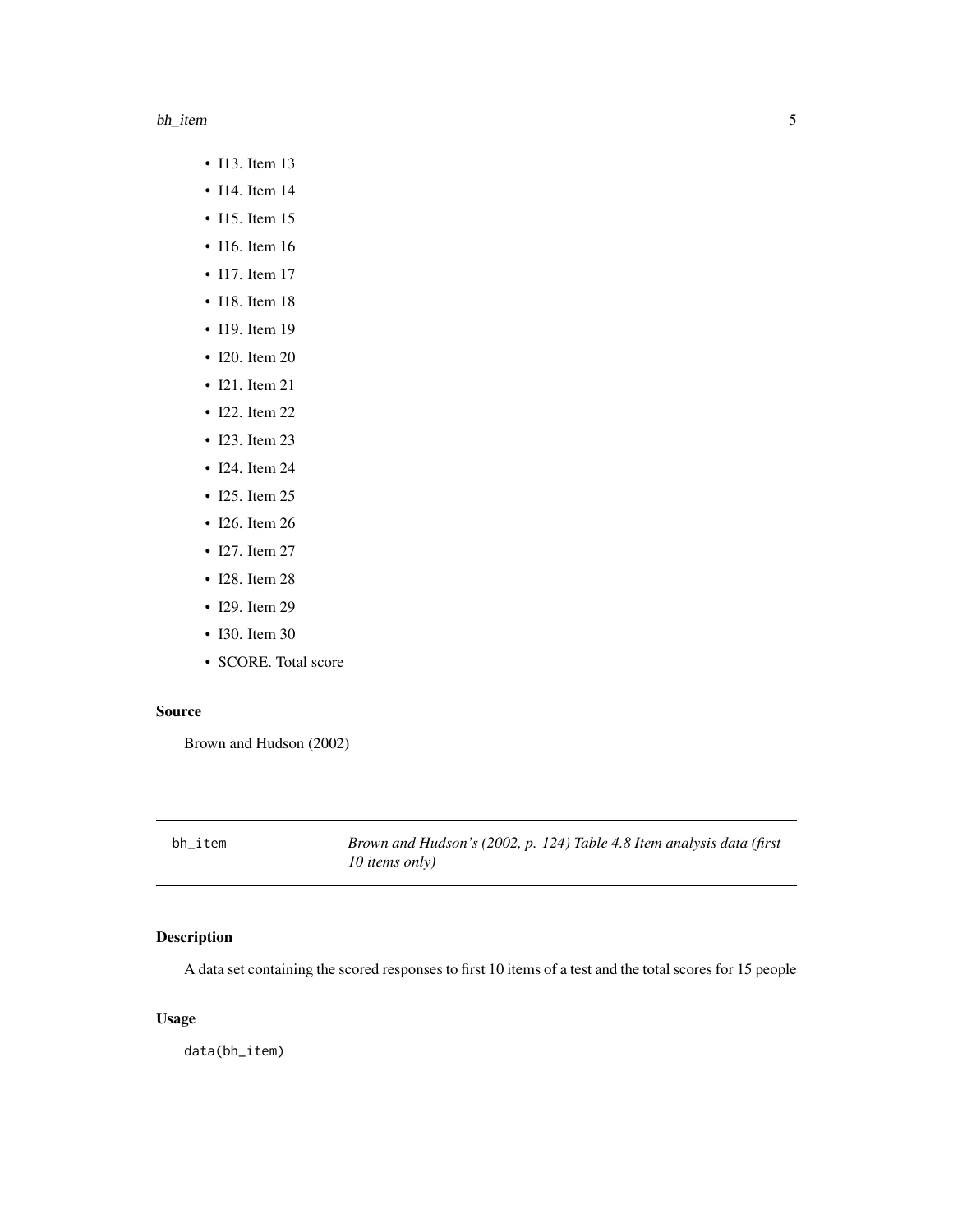#### 6 b\_index b\_index b\_index b\_index b\_index b\_index b\_index b\_index b\_index b\_index b\_index b\_index b\_index b\_index b\_index b\_index b\_index b\_index b\_index b\_index b\_index b\_index b\_index b\_index b\_index b\_index b\_index b\_in

#### Format

A data frame with 15 rows and 12 variables

- Students. Student names.
- Q1. Question 1.
- Q2. Question 2.
- Q3. Question 3.
- Q4. Question 4.
- Q5. Question 5.
- Q6. Question 6.
- Q7. Question 7.
- Q8. Question 8.
- Q9. Question 9.
- Q10. Question 10.
- Total. Total score.

#### Source

Brown and Hudson (2002)

b\_index *Calculate B-index*

#### Description

Calculate B-index

#### Usage

```
b_index(data, items, cut_score, scale = "raw")
```
#### Arguments

| data      | A data frame of dichotomously scored test times                                     |
|-----------|-------------------------------------------------------------------------------------|
| items     | Raw column indices representing the test items                                      |
| cut_score | A raw or percentage cut-score                                                       |
| scale     | A character vector indicating whether the cut-score is 'raw' (default) or 'percent' |

#### Value

Bindex B-index values for items on the test

#### Examples

b\_index(bh\_depend, 2:31, 21, scale = 'raw')

<span id="page-5-0"></span>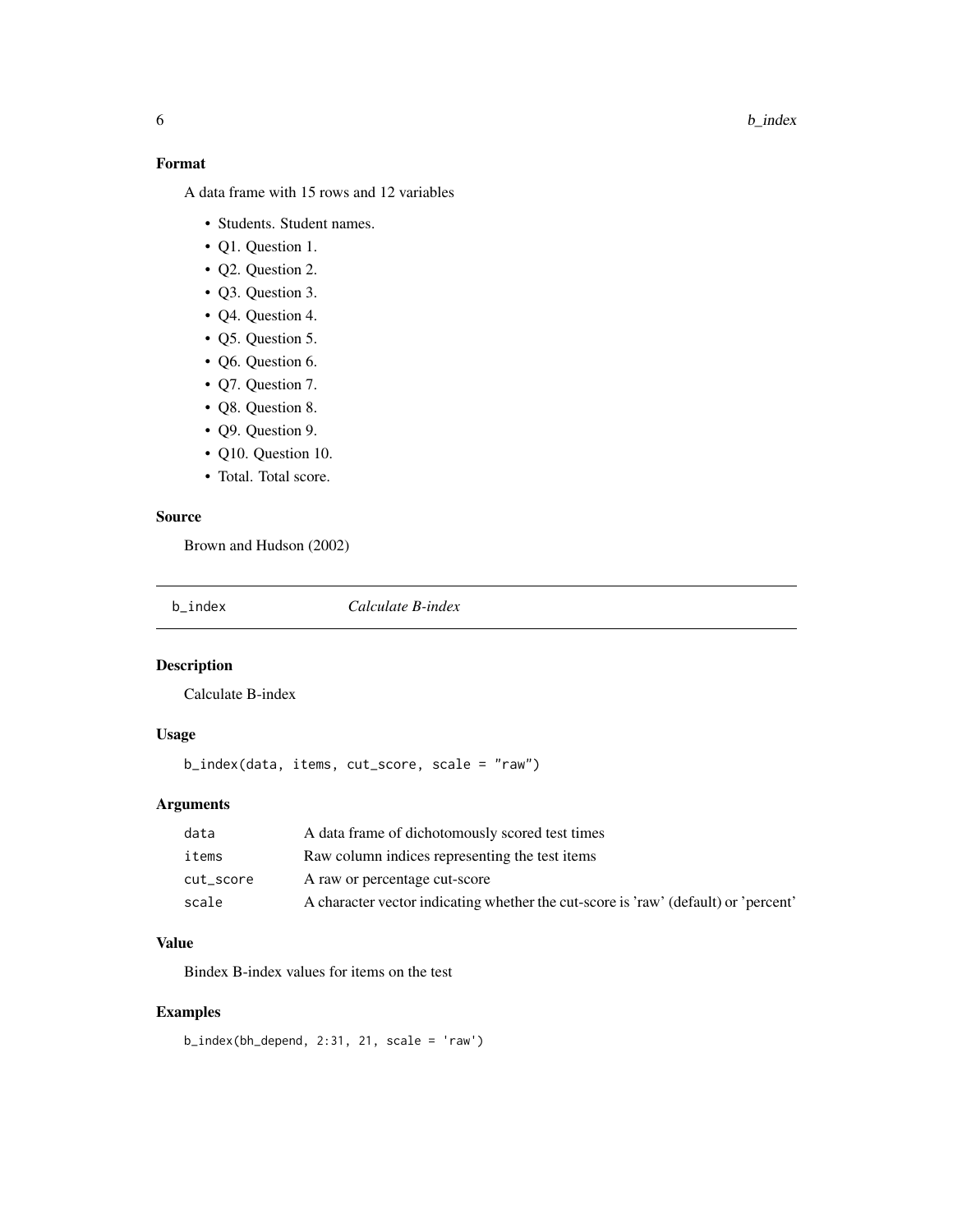<span id="page-6-0"></span>

Calculate criterion-referenced item discrimination indices

#### Usage

crt\_iteman(data, items, cut\_score, scale = "raw")

#### Arguments

| data      | A data frame of dichotomously scored test times                                     |
|-----------|-------------------------------------------------------------------------------------|
| items     | Raw column indices representing the test items                                      |
| cut_score | A raw or percentage cut-score                                                       |
| scale     | A character vector indicating whether the cut-score is 'raw' (default) or 'percent' |

#### Value

if\_pass contains item facility values for test items for students who passed the test

if\_fail contains item facility values for test items for students who did not pass the test

if\_total contains item facility values for test items

b\_index contains b-index values for items on the test

agree\_stat contains agreement statistic values for items on the test

item\_phi contains item phi values for items on the test

#### Examples

crt\_iteman(bh\_depend, 2:31, 21, scale = 'raw')

#### if\_fail *Calculate item facility for failing students*

#### Description

Calculate item facility for failing students

#### Usage

if\_fail(data, items, cut\_score, scale = "raw")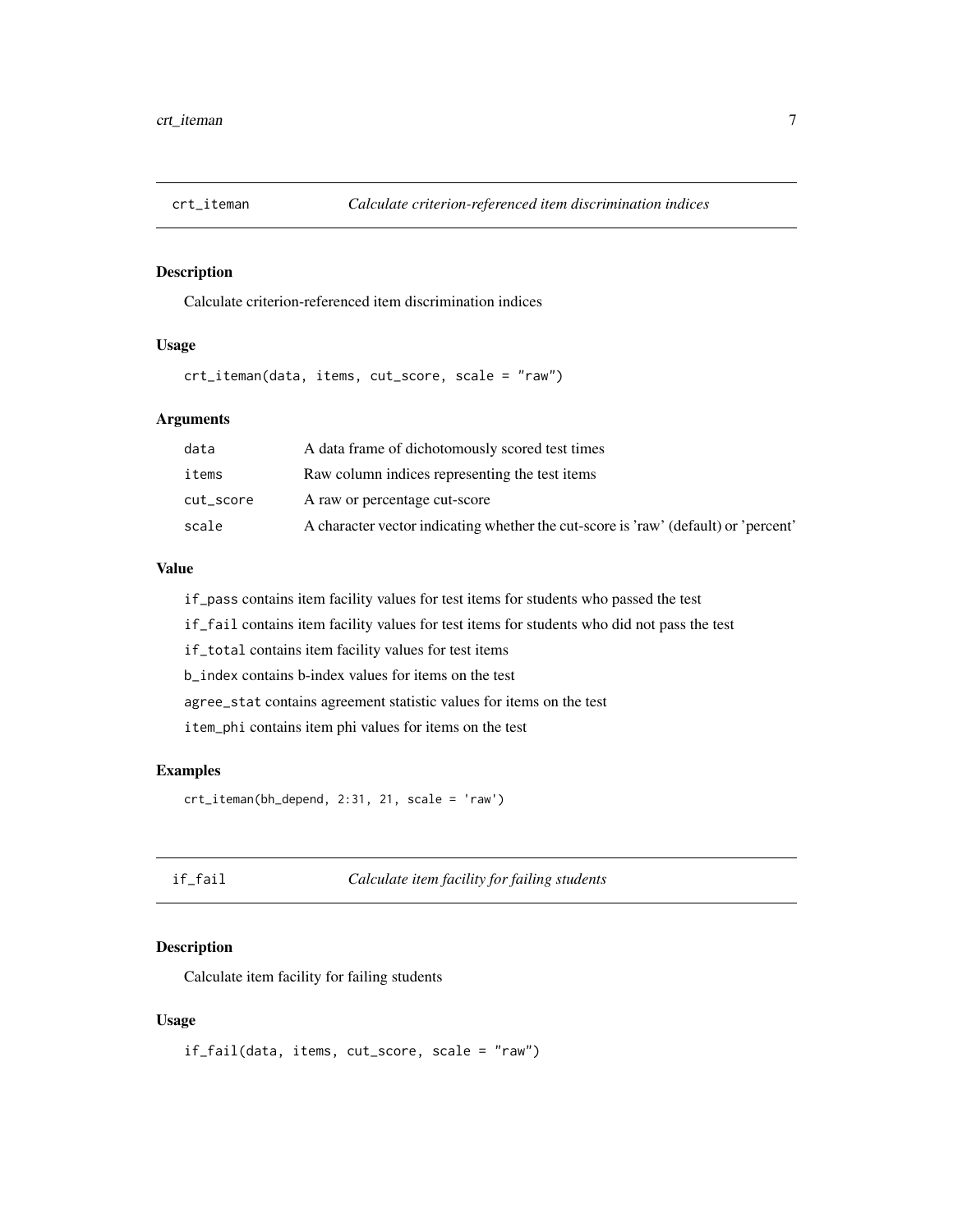#### <span id="page-7-0"></span>Arguments

| data      | A data frame of dichotomously scored test times                                     |
|-----------|-------------------------------------------------------------------------------------|
| items     | Raw column indices representing the test items                                      |
| cut_score | A raw or percentage cut-score                                                       |
| scale     | A character vector indicating whether the cut-score is 'raw' (default) or 'percent' |

#### Value

Item\_facility\_fail Item facility values for test items of of test takers who failed the test

#### Examples

```
if\_fail(bh\_depend, 2:31, 21, scale = 'raw')
```
#### if\_pass *Calculate item facility for passing students*

#### Description

Calculate item facility for passing students

#### Usage

```
if_pass(data, items, cut_score, scale = "raw")
```
#### Arguments

| data      | A data frame of dichotomously scored test times                                     |
|-----------|-------------------------------------------------------------------------------------|
| items     | Raw column indices representing the test items                                      |
| cut_score | A raw or percentage cut-score                                                       |
| scale     | A character vector indicating whether the cut-score is 'raw' (default) or 'percent' |

#### Value

Item\_facility\_pass Item facility values for test items of of test takers who passed the test

```
if_{pass(bh_{depend}, 2:31, 21, scale = 'raw')
```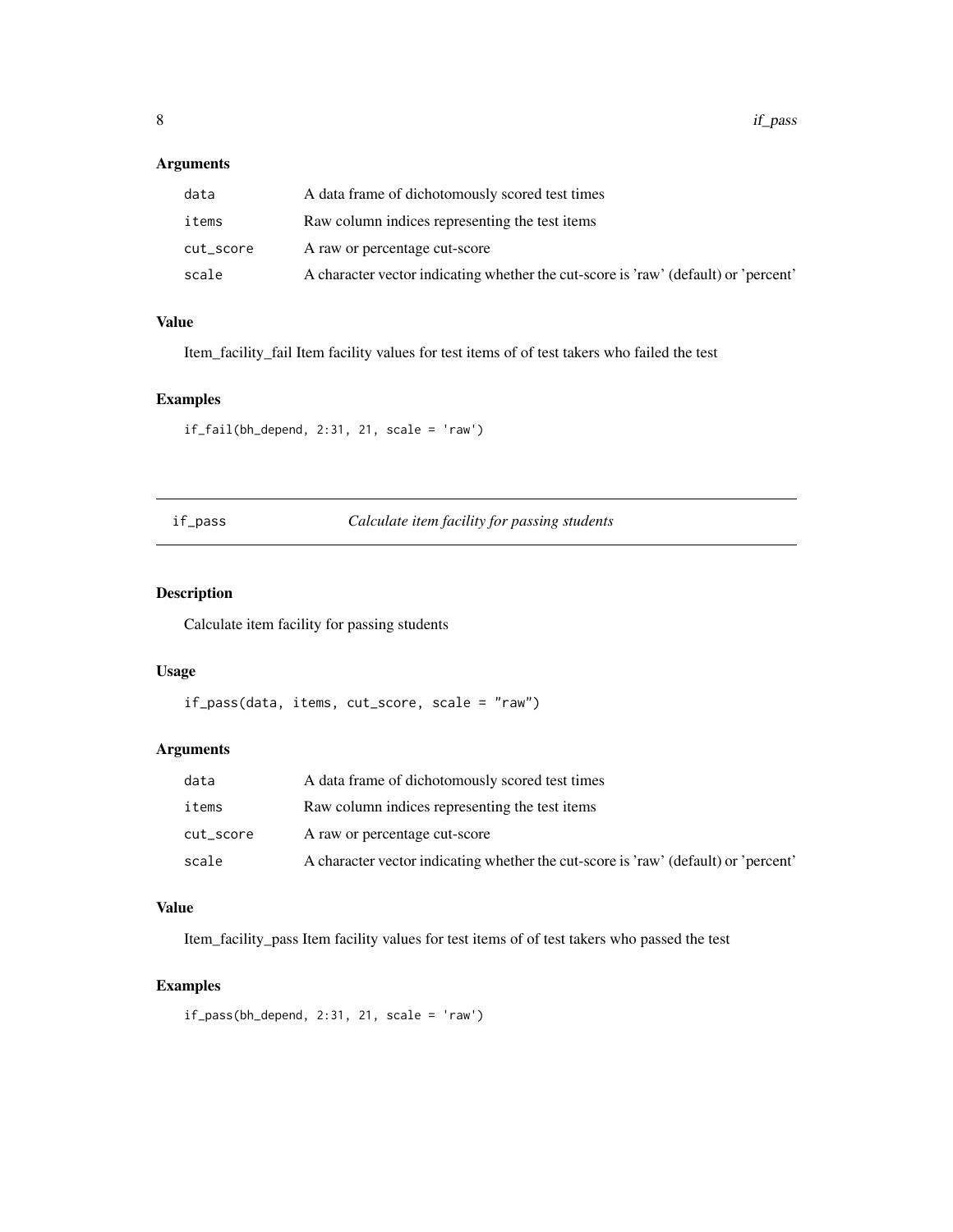<span id="page-8-0"></span>

Calculate item facility

#### Usage

if\_total(data, items)

#### Arguments

| data  | A data frame of dichotomously scored test times |
|-------|-------------------------------------------------|
| items | Raw column indices representing the test items  |

#### Value

Item\_facility Item facility values for test items

#### Examples

if\_total(bh\_depend, 2:31)

| item_phi | Calculate Item Phi |  |
|----------|--------------------|--|
|----------|--------------------|--|

#### Description

Calculate Item Phi

#### Usage

```
item_phi(data, items, cut_score, scale = "raw")
```
#### Arguments

| data      | A data frame of dichotomously scored test times                                     |
|-----------|-------------------------------------------------------------------------------------|
| items     | Raw column indices representing the test items                                      |
| cut_score | A raw or percentage cut-score                                                       |
| scale     | A character vector indicating whether the cut-score is 'raw' (default) or 'percent' |

#### Value

Phi Item Phi values for items on the test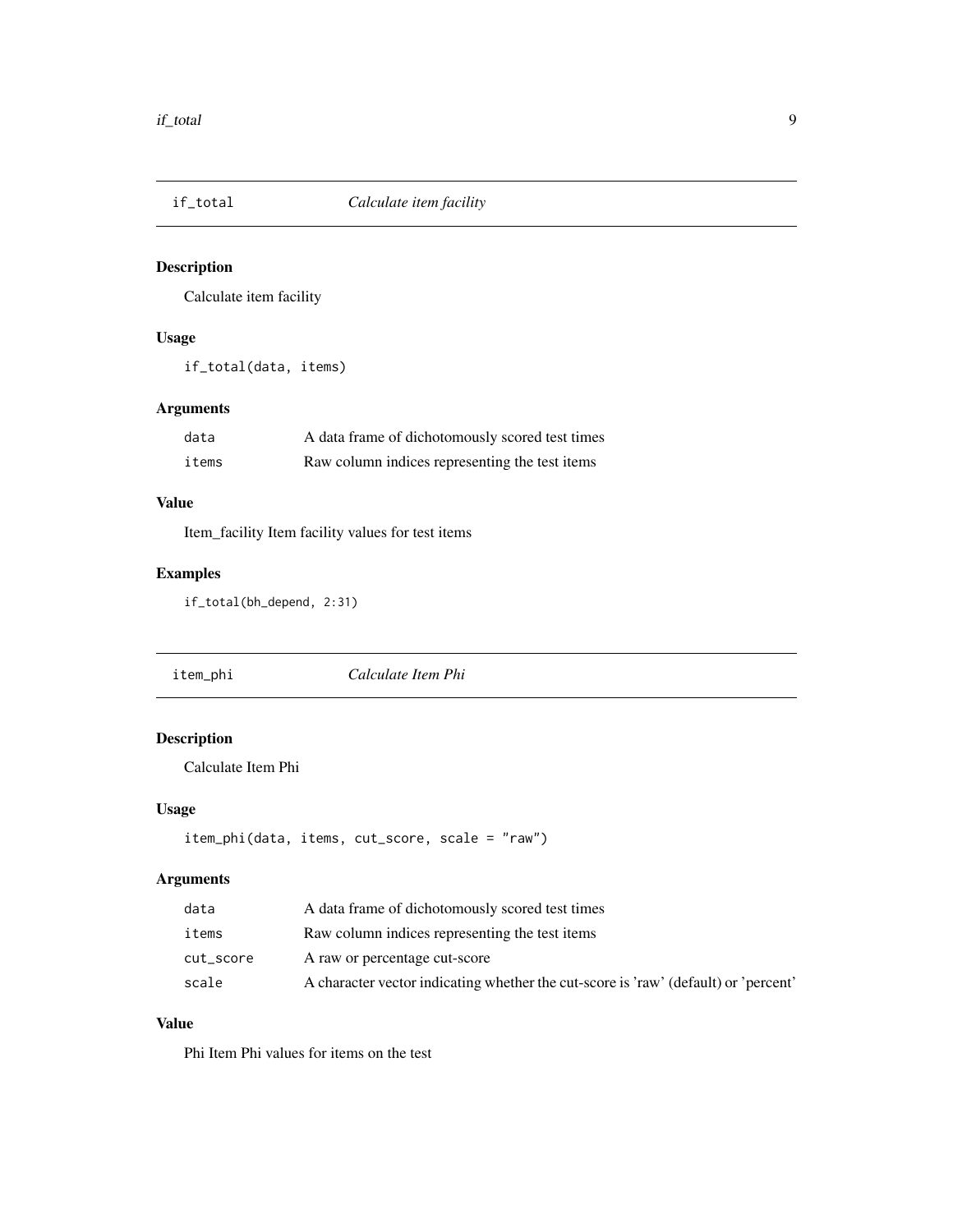#### <span id="page-9-0"></span>Examples

```
item_phi(bh_depend, 2:31, 21, scale = 'raw')
```
phi\_domain *Calculate Brown's (1990) short-cut estimate for phi dependability*

#### Description

Calculate Brown's (1990) short-cut estimate for phi dependability

#### Usage

```
phi_domain(data, items, total = NULL)
```
#### Arguments

| data  | A data frame of dichotomously scored test items                                                 |
|-------|-------------------------------------------------------------------------------------------------|
| items | Raw column indices representing the test items or number of items on the test<br>(see Details). |
| total | Total score column name of the test (see Details)                                               |

#### Details

When the item-level information is available, Kuder-Richardson 20 is used as an estimate of alpha. If only the total scores on the test are available and the number of items is known, Kuder-Richardson 21 is used as an estimate of alpha.

#### Value

The phi estimate for domain score dependability.

```
phi_domain(bh_depend, 2:31)
```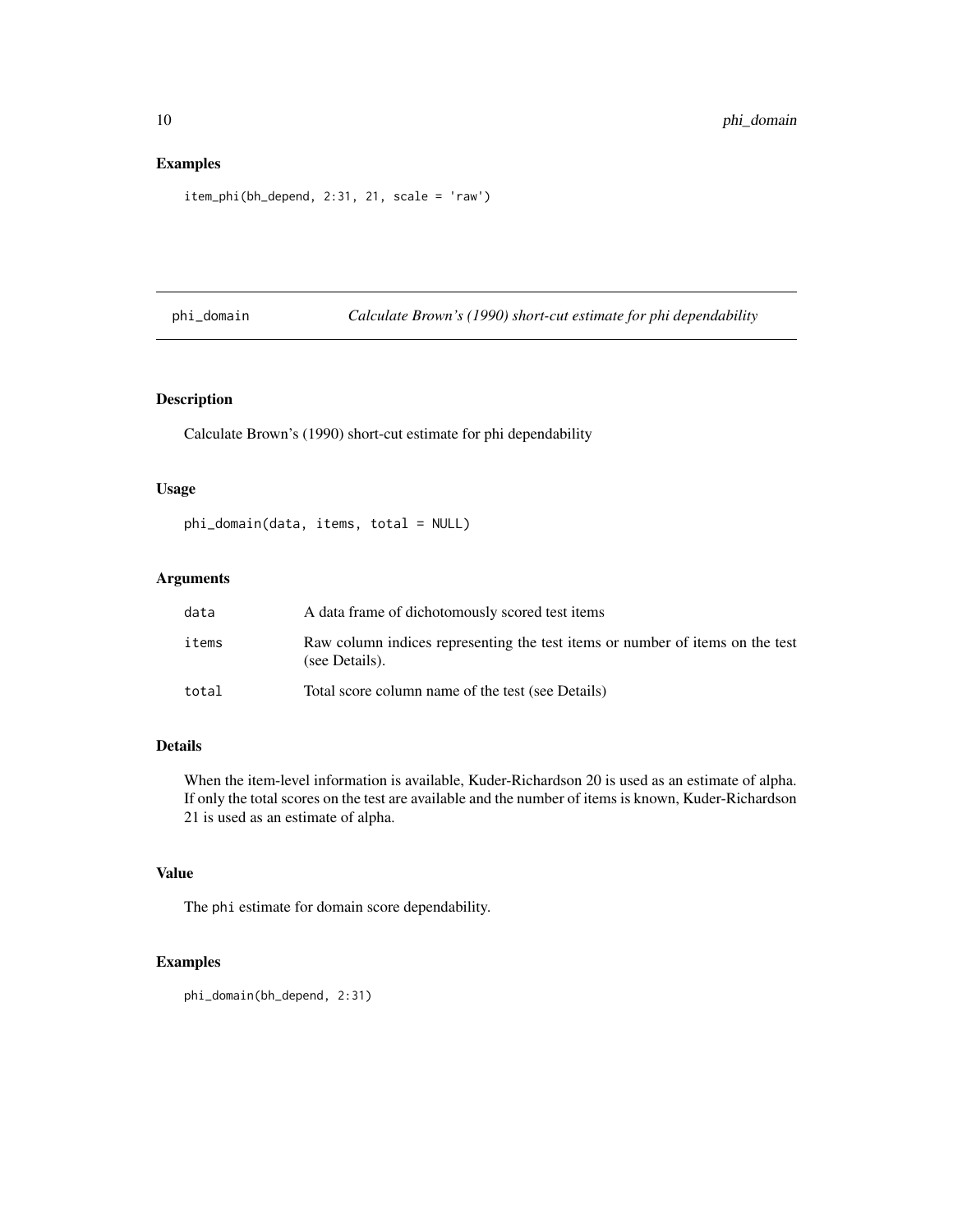<span id="page-10-0"></span>

Calculate Brennan's (1984) estimate for phi lambda

#### Usage

phi\_lambda(data, items, cut\_score, total = NULL)

#### Arguments

| data      | A data frame of dichotomously scored test items                               |
|-----------|-------------------------------------------------------------------------------|
| items     | Raw column indices representing the test items or number of items on the test |
| cut_score | Cut-score of the test expressed as a proportion (e.g., $0.70$ )               |
| total     | Column name of raw test scores.                                               |

#### Examples

phi\_lambda(data = bh\_item, items = 100, total = "Total", cut\_score = 0.70)

| Calculate standard deviation for the population<br>sd_pop |  |
|-----------------------------------------------------------|--|
|-----------------------------------------------------------|--|

#### Description

Calculate standard deviation for the population

#### Usage

sd\_pop(x, n)

#### Arguments

| X   | A vector of total scores from a dichotomously score test. |
|-----|-----------------------------------------------------------|
| - n | The number of people who took the test                    |

#### Examples

sd\_pop(bh\_item\$Total, nrow(bh\_item))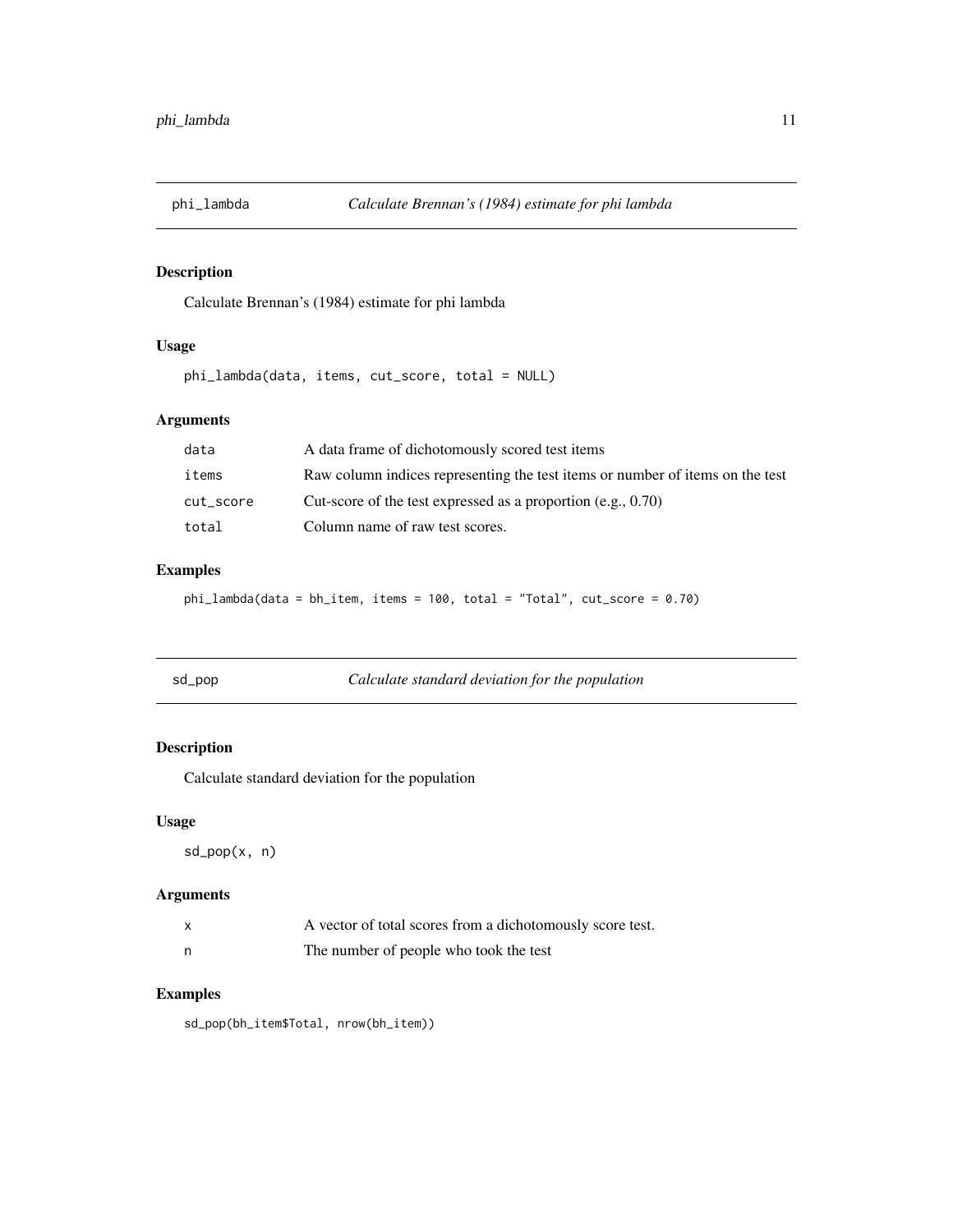<span id="page-11-0"></span>

Calculate Subkoviak's (1988) single administration consistency indices

#### Usage

```
subkoviak(data, items, raw_cut_score, total = NULL, look_up = FALSE)
```
#### Arguments

| data          | A data frame of dichotomously scored test items                                                |  |
|---------------|------------------------------------------------------------------------------------------------|--|
| items         | Raw column indices representing the test items or number of items on the test<br>(see Details) |  |
| raw_cut_score | The raw cut-score for the test                                                                 |  |
| total         | Total score column of the test (see Details)                                                   |  |
| $look_$ up    | If TRUE, the agreement and kappa tables from Subkoviak (1988) are returned<br>with the results |  |

#### Details

When the item-level information is available, Kuder-Richardson 20 is used as an estimate of alpha. If only the total scores on the test are available and the number of items is known, Kuder-Richardson 21 is used as an estimate of alpha.

#### Value

The z\_cut score and the rounded z\_cut\_rounded score for the test

The estimated alpha coefficient. K-R21 is used when there is no item-level information. Otherwise, K-R20 is used.

The rounded values for the agree\_coef (agreement) and kappa\_coef (kappa) coefficients from Subkoviak's (1988) tables

```
subkoviak(data = bh_depend, items = 2:31, raw_cut_score = 21)
```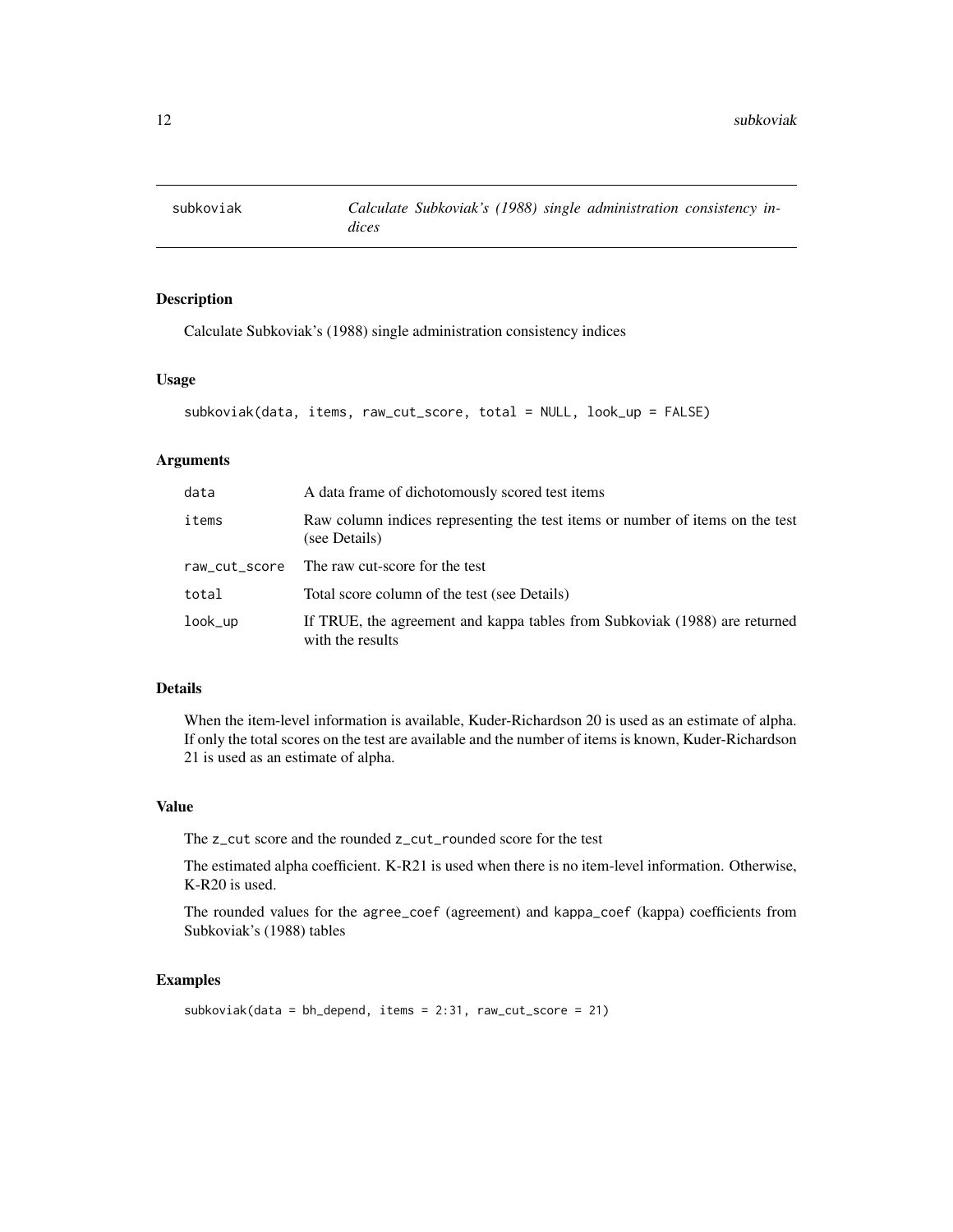<span id="page-12-0"></span>

Subkoviak's (1988) table of approximate values of the agreement coefficient

#### Usage

```
data(sub_agree_coef)
```
#### Format

A data frame with 21 rows and 10 columns

- z. z cut-score for test.
- r\_0.1. Reliability of 0.1.
- r\_0.1. Reliability of 0.2.
- r\_0.1. Reliability of 0.3.
- r\_0.1. Reliability of 0.4.
- r\_0.1. Reliability of 0.5.
- r\_0.1. Reliability of 0.6.
- r\_0.1. Reliability of 0.7.
- r\_0.1. Reliability of 0.8.
- r\_0.1. Reliability of 0.9.

#### Source

Subkoviak (1988)

| sub_kappa_coef | Subkoviak's (1988) table of approximate values of the kappa coeffi- |
|----------------|---------------------------------------------------------------------|
|                | cient                                                               |

#### Description

Subkoviak's (1988) table of approximate values of the kappa coefficient

#### Usage

data(sub\_kappa\_coef)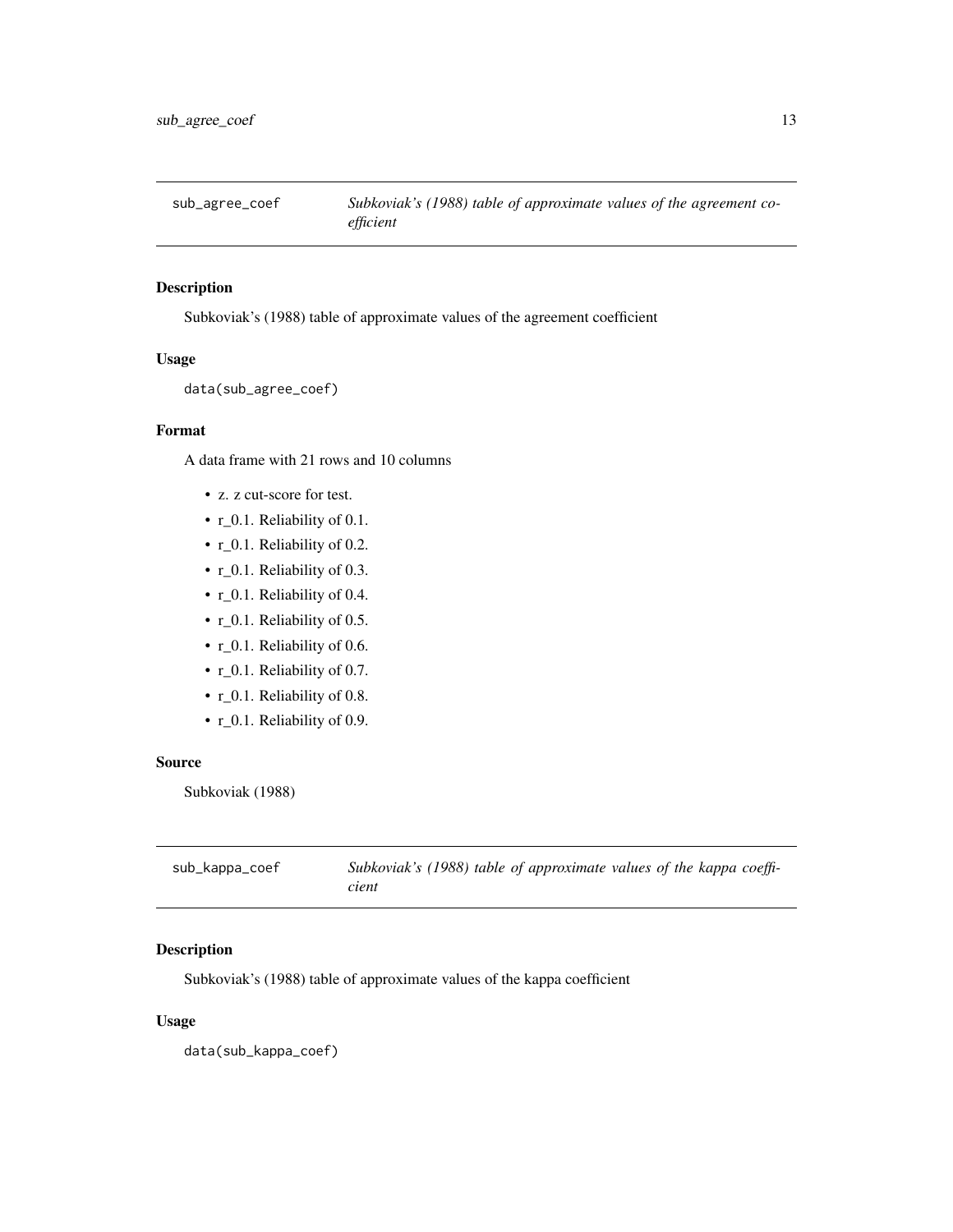#### Format

A data frame with 21 rows and 10 columns

- z. z cut-score for test.
- r\_0.1. Reliability of 0.1.
- r\_0.1. Reliability of 0.2.
- r\_0.1. Reliability of 0.3.
- r\_0.1. Reliability of 0.4.
- r\_0.1. Reliability of 0.5.
- r\_0.1. Reliability of 0.6.
- r\_0.1. Reliability of 0.7.
- r\_0.1. Reliability of 0.8.
- r\_0.1. Reliability of 0.9.

#### Source

Subkoviak (1988)